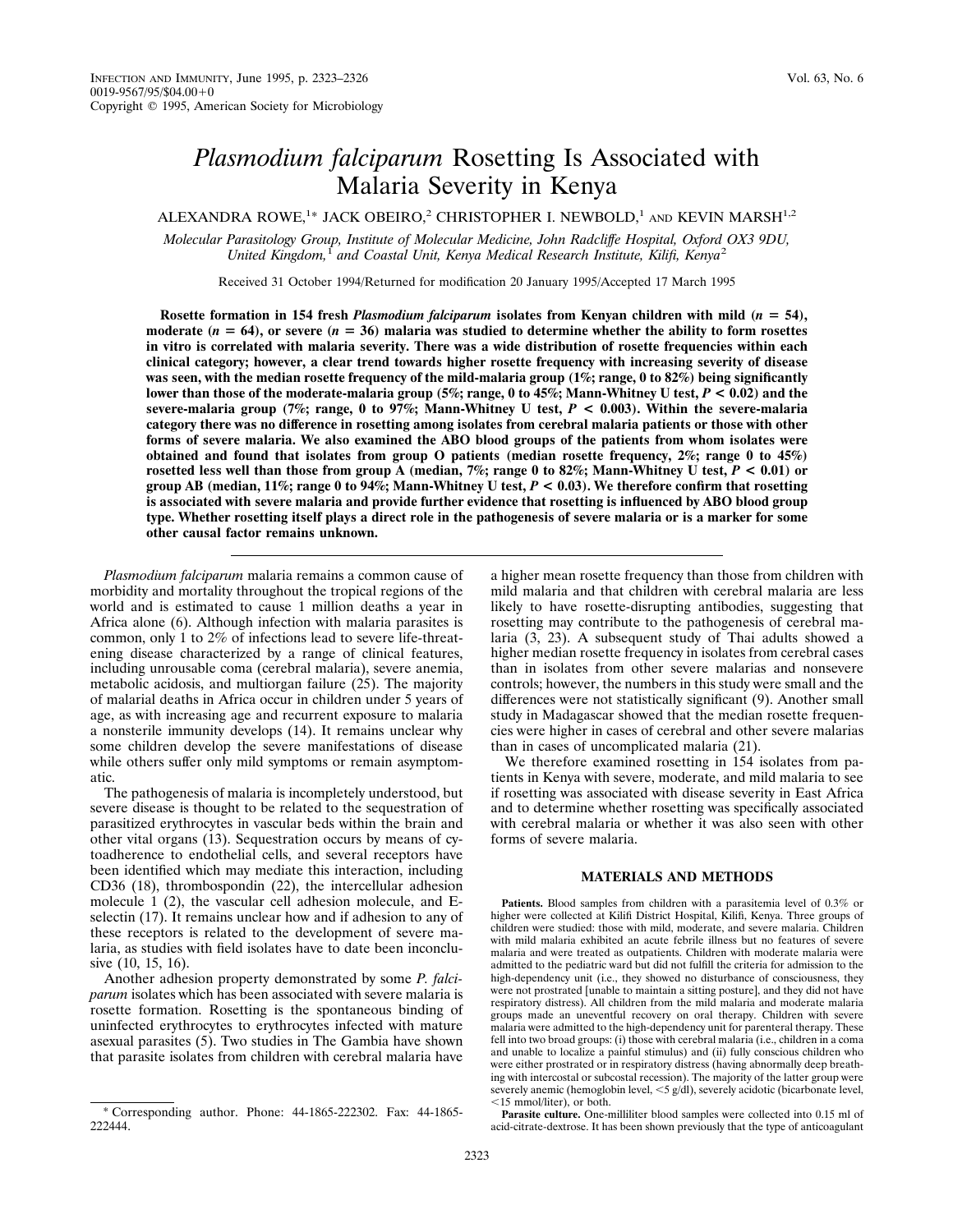TABLE 1. Characteristics of patients with mild, moderate, or severe malaria

| Clinical<br>category of<br>disease | No. of<br>cases | Mean age<br>(SD)                              | Mean hemo-<br>globin level<br>$(g/dl)$ (SD) | Mean parasite<br>density $(SD)^a$ |
|------------------------------------|-----------------|-----------------------------------------------|---------------------------------------------|-----------------------------------|
| Mild                               | 54              | 3 yr 5 mo (27 mo)                             | 8.6(2.0)                                    | 50,476 (40,314)                   |
| Moderate                           | 64              | $1 \text{ yr} 6 \text{ mo} (20 \text{ mo})$   | 7.0(2.1)                                    | 239,832 (300,352)                 |
| Severe                             | 36              | $2 \text{ yr } 9 \text{ mo } (20 \text{ mo})$ | 6.9(2.3)                                    | 361,245 (425,986)                 |

*<sup>a</sup>* Number of parasites per microliter of blood.

used to collect samples (acid-citrate-dextrose or heparin) did not influence the final rosette frequency (22a). Isolates were spun through Lymphoprep, washed twice to remove leukocytes, and then cultured by standard methods with RPMI medium supplemented with 25 mM glucose, 37.5 mM HEPES (*N*-2-hydroxyethylpiperazine-*N'*-2-ethanesulfonic acid), 2 mM glutamine, 25 μg of gentamicin per ml, and 10% human AB serum, with the pH of the final solution adjusted to between 7.2 and 7.4 with 1 M NaOH. Cultures were gassed with a mixture of 94% nitrogen, 5% carbon dioxide, and 1% oxygen. Parasites were grown for at least 16 h in vitro, and maturity was assessed with Giemsa-stained thin films.

**Assessment of rosette frequency.** Rosette frequency was assessed when the majority of parasites in a culture had reached the pigmented trophozoite or schizont stage. Of 184 isolates, 154 grew to maturity. Of the 30 isolates which failed to grow, 9 were from severe cases, 14 were from moderate cases, and 7 were from mild cases. To assess rosette frequency a sample of parasite culture at 1 to 2% hematocrit was stained with 20  $\mu$ g of ethidium bromide per ml, and a wet preparation of the culture was viewed under fluorescence. Two hundred cells infected with mature parasites were counted, with the binding of two or more uninfected erythrocytes constituting a rosette. The rosette frequency is the percentage of mature-parasite-infected cells found in rosettes. Assessment of rosette frequency was made without knowledge of the clinical category of all samples.

Assessment of antirosetting antibodies. Isolates with rosette frequencies of .20% were tested with plasma from the same patient for the presence of rosette-disrupting antibodies. One hundred microliters of parasite culture was incubated for 30 min at 37 $^{\circ}$ C at a final plasma dilution of 1/5 before the assessment of rosette frequency and was compared with a control incubated with a 1/5 dilution of European AB plasma. Plasma samples from all patients were stored at  $-20^{\circ}$ C and transported to the United Kingdom, where they were later tested at a 1/10 dilution for their ability to disrupt a laboratory rosetting clone, R29, and compared with a European plasma control. R29 has a baseline rosette frequency of  $50$  to  $80\%$ .

**Blood grouping.** The patient's ABO blood group was determined for each isolate by a standard slide agglutination technique.

Statistics. Correlations were assessed by the method of least squares, and medians were compared by the Mann-Whitney U test.

### **RESULTS**

Isolates which grew to maturity were obtained from 54 mild, 64 moderate, and 36 severe malaria cases. The characteristics of the three groups are shown in Table 1. There was no correlation between rosette frequency and hemoglobin, parasite density, or age in any group. The distribution of rosette frequencies in the three groups is shown in Fig. 1. Rosettes failed to form with 20 of 54  $(37\%)$  of the isolates from mild cases, 11 of 64 (17%) of the isolates from moderate cases, and 4 of 36 (11%) of the isolates from severe cases. In each group there was a broad scatter of rosette frequencies, with the distribution being skewed towards lower values. The median rosette frequency of the mild-malaria group (median, 1%; range, 0 to 82%) was lower than those of the moderate-malaria group (median, 5%; range, 0 to 45%; Mann-Whitney U test,  $P \leq$ 0.02) and the severe-malaria group (median, 7%; range, 0 to 97%; Mann-Whitney U test,  $P < 0.003$ ). The difference between the moderate- and severe-malaria groups was not statistically significant (Mann-Whitney U test,  $P < 0.15$ ). Within the severe-malaria group there were 21 cases of cerebral malaria, 12 cases of prostration, and 3 cases of respiratory distress. As shown in Fig. 2, there was no difference in rosetting between the cerebral malarias (median, 6%; range, 0 to 94%) and the other severe malarias (median, 7%; range, 0 to 97%; Mann-Whitney U test,  $P < 0.4$ ).



FIG. 1. Rosette frequencies of isolates from children with mild, moderate, or severe malaria.

Twenty isolates (six from severe, eight from moderate, and six from mild cases) with rosette frequencies of  $>20\%$  were tested with autologous plasma at a 1/5 dilution for the presence of rosette-disrupting antibodies. No rosette disruption was detected in any sample. However, in 8 of 20 isolates (4 from severe, 2 from moderate, and 2 from mild cases), microagglutination of uninfected and infected erythrocytes was seen.

Plasma samples from the first 150 patients were tested at a 1/10 dilution against a laboratory rosetting clone, R29. Only three of these plasma samples caused  $>50\%$  rosette disruption of R29.

The first 116 isolates were tested for the patient's ABO blood group, and the rosette frequencies for each blood group type are shown in Fig. 3. Isolates from blood group O patients  $(n = 51; \text{ median}, 2\%; \text{range}, 0 \text{ to } 45\%)$  rosetted less well than isolates from blood group A patients ( $n = 30$ ; median, 7%; range, 0 to 82%; Mann-Whitney U test,  $P < 0.01$ ) or blood group AB patients ( $n = 16$ ; median, 11%; range, 0 to 94%; Mann-Whitney U test,  $P < 0.03$ ). Isolates from blood group B patients ( $n = 19$ ; median, 4%; range, 0 to 27%) also rosetted less well than isolates from blood group A and AB patients, but this difference was not statistically significant.

# **DISCUSSION**

In this study we have examined rosetting in a large group of Kenyan children with mild, moderate, or severe malaria, and here we show that there is an increase in rosetting with increasing severity of disease. Previous studies in the Gambia have shown that rosetting is more common in isolates from children with cerebral malaria than in isolates from children with uncomplicated malaria  $(3, 23)$ , and it has been suggested that rosetting may play a direct role in the pathogenesis of cerebral malaria by causing obstruction to blood flow in the microvasculature (11). However, rosette-like aggregates of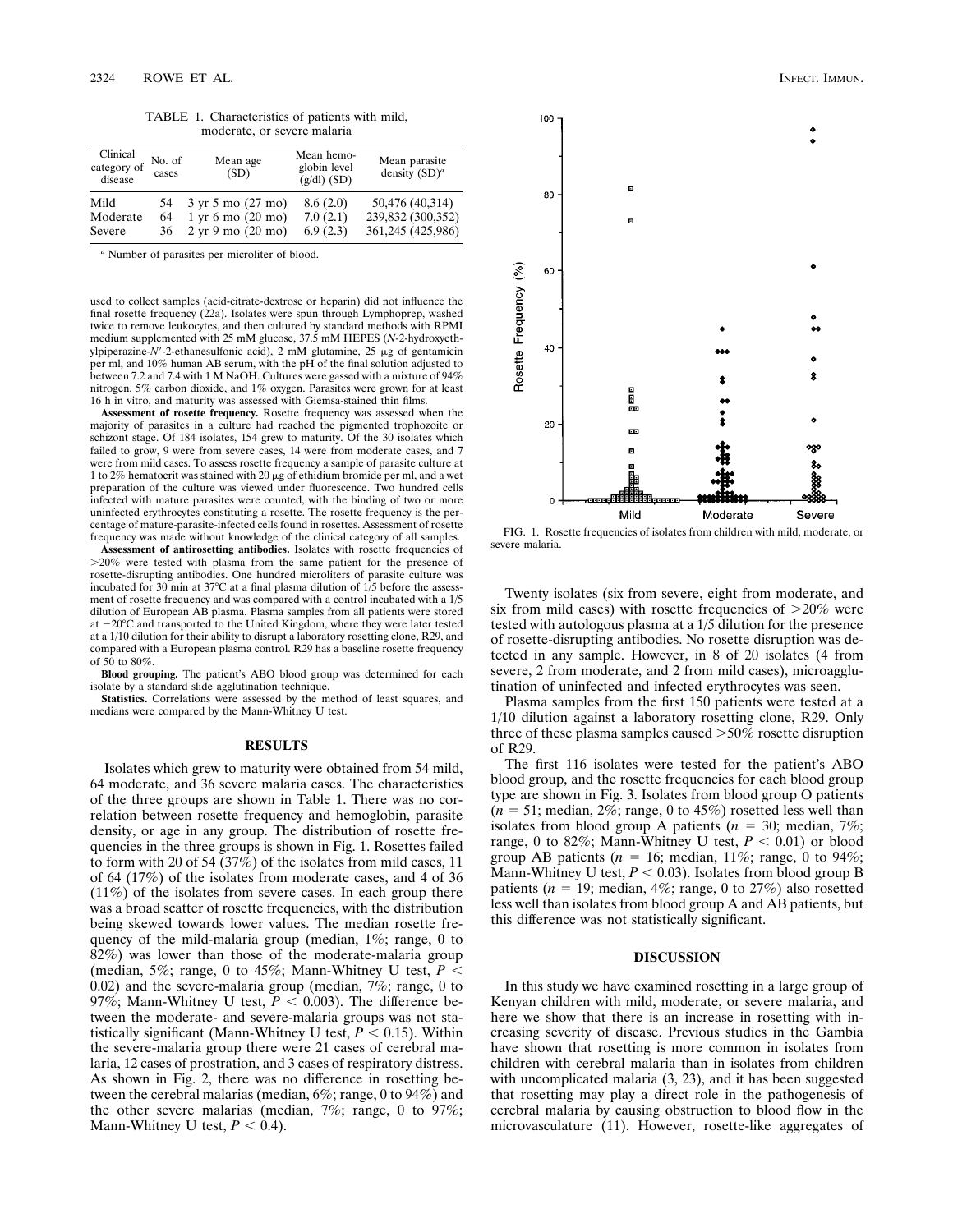

FIG. 2. Rosette frequencies of isolates from children with cerebral malaria or



FIG. 3. Rosette frequencies of isolates by patient ABO blood group.

cells have only rarely been described in postmortem studies on malaria (7, 19, 20), and it is not even certain that rosettes actually form in vivo. The present study suggests that rosetting is not related specifically to cerebral malaria, as there was no difference in rosetting between the cerebral cases and other forms of severe malaria. The largest differences seen were between the mild-malaria group (fever but no other complications) and both the moderate- and severe-malaria groups. The median rosette frequency in the severe malaria cases was higher than that in the moderate cases, but this difference was not statistically significant. It seems, therefore, that rosetting is associated with increasing severity of malaria in a general way rather than with the extreme symptoms of the disease or with any particular clinical syndrome.

It remains unclear whether rosetting itself is important in the pathogenesis of malaria or whether its association with disease reflects some other unidentified causal factor. Ringwald et al. (21), in a small study of wild isolates from Madagascar, showed that rosetting is correlated to the plasma level of tumor necrosis factor (TNF), which has itself previously been shown to be associated with cerebral malaria and poor outcome (12). Another study linking rosetting and the level of TNF showed that in a cloned rosetting line, subcultures selected for high rosetting frequency gave significantly higher levels of TNF stimulation than did subcultures with low rosetting frequencies (1). The relationship between rosetting and TNF stimulation remains unexplained, and their precise roles in malaria pathogenesis remain uncertain.

If rosetting is directly involved in pathogenesis, it needs to be explained why some children are infected with parasites which rosette very well in vitro yet have only mild malaria. One explanation is that these children might have gone on to develop more severe symptoms if they had not received treatment in time. It is also possible that the size and strength of rosettes are important in determining clinical outcome, with large rosettes or those which are particularly resistant to physiological shear forces being more likely to result in microvascular obstruction and disease. Another possibility is that antibodies which inhibit rosetting may modulate clinical outcome. In previous studies in the Gambia, rosette-disrupting antibodies were commonly found in the plasma of children with uncomplicated malaria but not in the plasma of children with cerebral malaria (3, 23). In the present study we were unable to detect autologous rosette-disrupting antibodies in any of 20 high-rosetting-frequency isolates studied (6 from severe, 8 from moderate, and 6 from mild cases of malaria). We did, however, detect microagglutination of uninfected and infected erythrocytes in 8 of 20 cases, as described previously (23). Whether such microagglutination contributes to microvascular obstruction and disease pathogenesis in vivo is unknown. We also tested plasmas against a laboratory rosetting clone, R29, and only rarely detected rosette-disrupting antibodies (3 of 150 samples).

The molecular mechanisms of rosette formation remain unknown, but there is good evidence that the ABO blood group affects the ability of uninfected erythrocytes to form rosettes with parasitized cells. By competition experiments with erythrocytes of different ABO types, it has been shown that blood group O cells rosette less readily than do cells of other blood groups (4, 24). The present study examined for the first time the relationship between blood group and rosetting in a large group of field isolates and showed that the rosetting frequency is lower in isolates from blood group O patients than in isolates from blood group A or AB patients. If rosetting is directly involved in the pathogenesis of malaria, one might expect that blood group O children would be relatively protected from